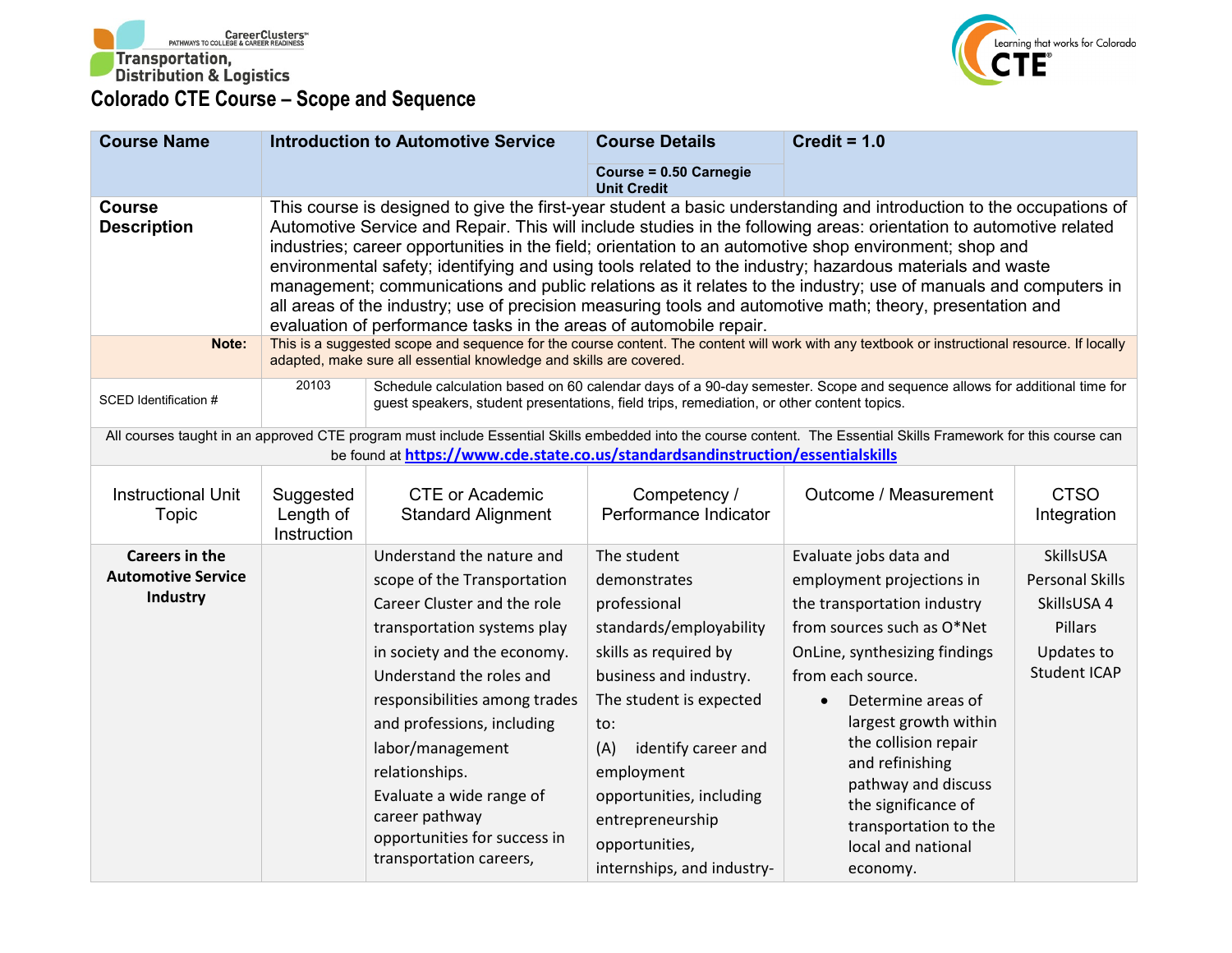



|                                             | emphasizing those in the<br>automotive service pathway.                                                                                                                                                                                                                                                                    | recognized certification<br>requirements for the<br>field of automotive<br>technology.<br>(B)<br>apply competencies<br>related to resources,<br>information,<br>interpersonal skills,<br>problem solving, critical<br>thinking, and systems of<br>operation in the<br>automotive technology<br>industry;<br>discuss certification<br>(C)<br>opportunities; and<br>develop personal<br>(D)<br>goals, objectives, and<br>strategies as part of a<br>plan for future career<br>and educational<br>opportunities. | Report job<br>$\bullet$<br>requirements and<br>characteristics for<br>selected careers and<br>compare personal<br>interests and<br>aptitudes with job<br>requirements and<br>characteristics of the<br>career selected.<br>Define employment<br>expectations of entry-level<br>employees in local<br>employment situations (hiring<br>requirements, basic job<br>expectations, etc.)<br>Discuss industry certification<br>opportunities and their<br>requirements. |  |
|---------------------------------------------|----------------------------------------------------------------------------------------------------------------------------------------------------------------------------------------------------------------------------------------------------------------------------------------------------------------------------|---------------------------------------------------------------------------------------------------------------------------------------------------------------------------------------------------------------------------------------------------------------------------------------------------------------------------------------------------------------------------------------------------------------------------------------------------------------------------------------------------------------|--------------------------------------------------------------------------------------------------------------------------------------------------------------------------------------------------------------------------------------------------------------------------------------------------------------------------------------------------------------------------------------------------------------------------------------------------------------------|--|
| <b>Safety Standards in</b><br>the Workplace | Identify employers'<br>expectations regarding safe<br>and appropriate work habits,<br>ethical conduct, and<br>environmental<br>responsibilities in the fields<br>of automotive service.<br>Practice personal and<br>occupational safety and<br>understand the<br>environmental effects of<br>automotive service practices. | The student<br>demonstrates<br>professional<br>standards/employability<br>skills as required by<br>business and industry.<br>The student is expected<br>to:<br>(A)<br>demonstrate<br>awareness of workplace<br>safety and environmental                                                                                                                                                                                                                                                                       | Obtain OSHA 10 certificate<br>and be able to state basic<br>safety requirements for the<br>industry.<br>Comply with personal and<br>environmental safety<br>practices:<br>Use and inspect<br>personal protective<br>equipment every time<br>equipment is used.                                                                                                                                                                                                     |  |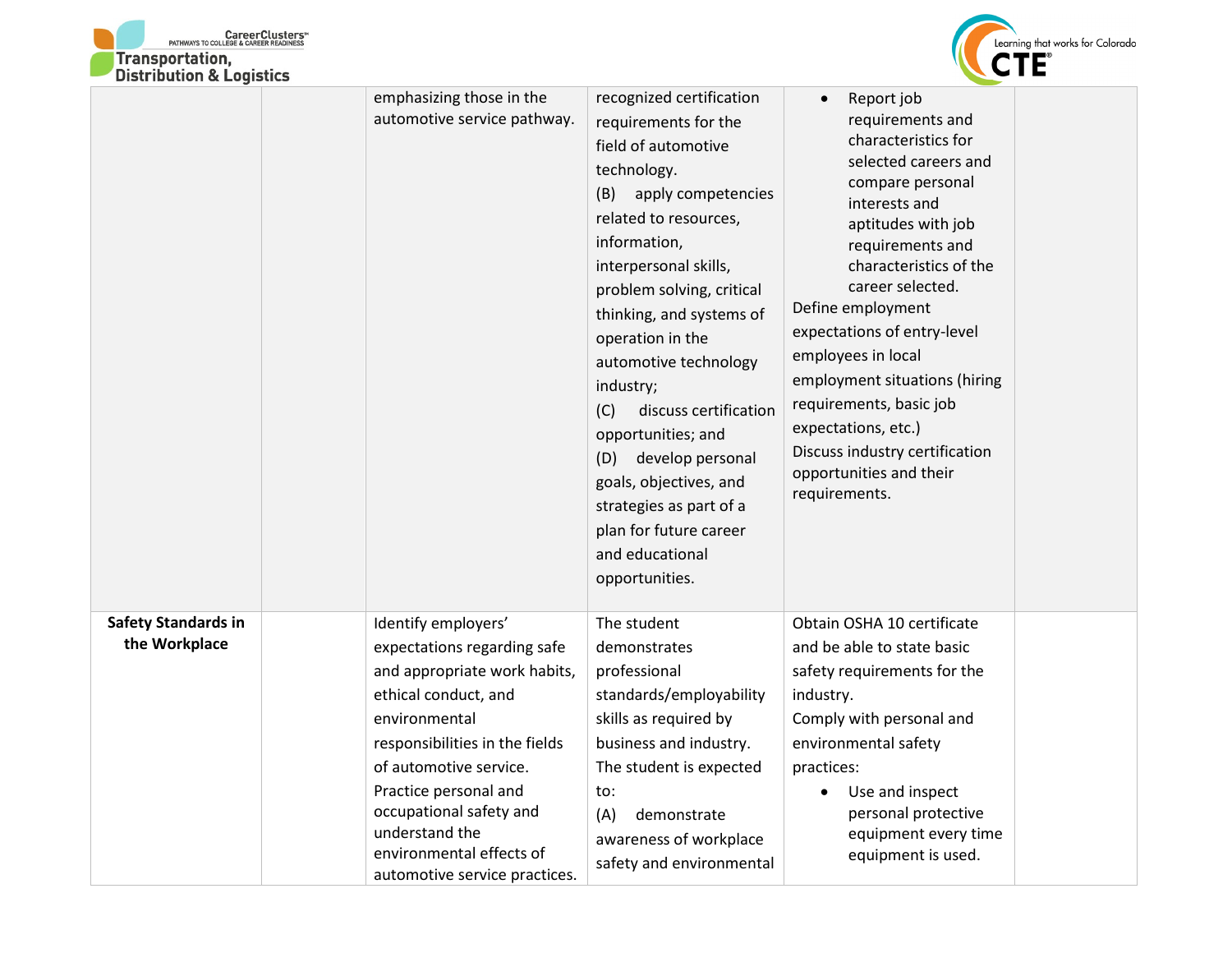



| responsibilities in<br>$\bullet$<br>automotive service<br>understand the use of<br>personal protective                                                                                                                                                                                                                                                                                                                                                                                                                                                                              | Inspect, maintain, and<br>employ safe operating                                                                                                                                                                                                                                                                                                                                                                                                                                                                                                                                                                                                                                                                                                                                                                            |
|-------------------------------------------------------------------------------------------------------------------------------------------------------------------------------------------------------------------------------------------------------------------------------------------------------------------------------------------------------------------------------------------------------------------------------------------------------------------------------------------------------------------------------------------------------------------------------------|----------------------------------------------------------------------------------------------------------------------------------------------------------------------------------------------------------------------------------------------------------------------------------------------------------------------------------------------------------------------------------------------------------------------------------------------------------------------------------------------------------------------------------------------------------------------------------------------------------------------------------------------------------------------------------------------------------------------------------------------------------------------------------------------------------------------------|
| equipment;<br>(B) practice the safe<br>handling and storage of<br>chemicals and hazardous<br>wastes as required by the<br>Occupational Safety and<br><b>Health Administration</b><br>(OSHA), Air Resources<br>$\bullet$<br>Board (ARB), Air Quality<br><b>Management Districts</b><br>(AQMDs), and other<br>regulatory agencies;<br>(C)<br>identify employers'<br>expectations and<br>appropriate work habits;<br>and<br>(D) apply reasoning skills<br>to a variety of workplace<br>$\bullet$<br>situations in order to<br>make ethical decisions.<br>passed.<br>accuracy a written | procedures with tools<br>and equipment, such<br>as hand and power<br>tools, ladders,<br>scaffolding, and lifting<br>equipment.<br>Assume<br>responsibilities under<br>HazCom (Hazard<br>Communication)<br>regulations.<br>Adhere to<br>responsibilities,<br>regulations, and<br><b>Occupational Safety &amp;</b><br><b>Health Administration</b><br>(OSHA) policies<br>regarding reporting of<br>accidents and<br>observed hazards, and<br>regarding emergency<br>response procedures.<br><b>Utilize MSDSs</b><br>(material safety data<br>sheets) and identify<br>the health hazards<br>associated with<br>hazardous material.<br>Maintain a portfolio record of<br>written safety examinations<br>and equipment examination<br>for which the student has<br>NATEF Note: Pass with 100%<br>examination relating to safety |
|                                                                                                                                                                                                                                                                                                                                                                                                                                                                                                                                                                                     |                                                                                                                                                                                                                                                                                                                                                                                                                                                                                                                                                                                                                                                                                                                                                                                                                            |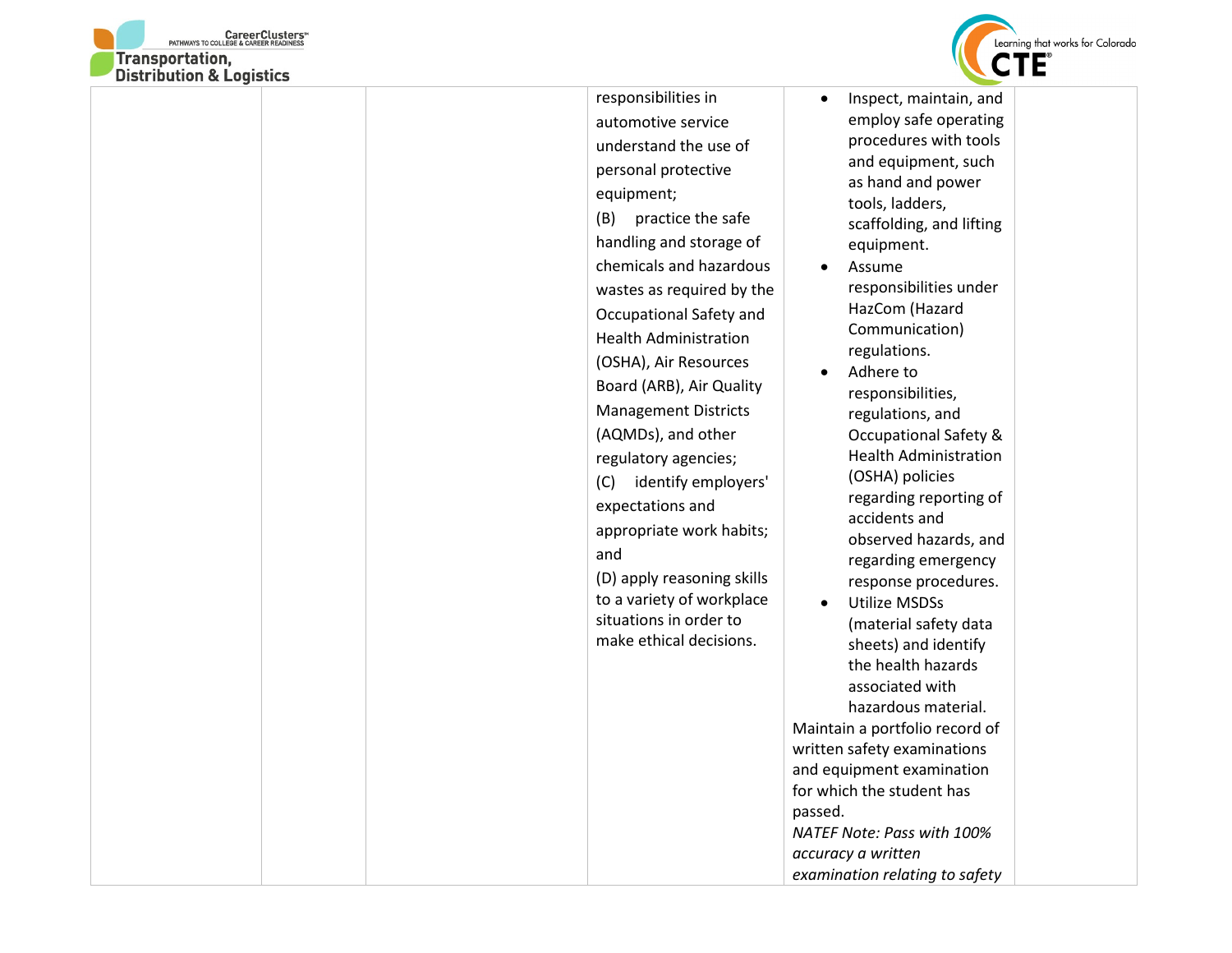



| DISTRIBUTION & LOGISTICS                          |                                                                                                                                                                                                                                                                                                                                                                                                                                                                      |                                                                                                                                                                                                                                                                                                                                                                                                                                                                                                                                                                                                         |                                                                                                                                                                                                                                                                                                                                                                                                                                                                                                 |  |
|---------------------------------------------------|----------------------------------------------------------------------------------------------------------------------------------------------------------------------------------------------------------------------------------------------------------------------------------------------------------------------------------------------------------------------------------------------------------------------------------------------------------------------|---------------------------------------------------------------------------------------------------------------------------------------------------------------------------------------------------------------------------------------------------------------------------------------------------------------------------------------------------------------------------------------------------------------------------------------------------------------------------------------------------------------------------------------------------------------------------------------------------------|-------------------------------------------------------------------------------------------------------------------------------------------------------------------------------------------------------------------------------------------------------------------------------------------------------------------------------------------------------------------------------------------------------------------------------------------------------------------------------------------------|--|
| <b>General Industry</b><br><b>Terminology and</b> | Describe major vehicle<br>systems and basic and                                                                                                                                                                                                                                                                                                                                                                                                                      | The student<br>demonstrates                                                                                                                                                                                                                                                                                                                                                                                                                                                                                                                                                                             | issues relating specifically to<br>Maintenance and Light Repair.<br>Pass with 100% accuracy a<br>performance examination<br>relating to safety issues<br>relating specifically to<br>Maintenance and Light Repair.<br>Demonstrate awareness of<br>the safety aspects of                                                                                                                                                                                                                         |  |
| <b>Resources</b>                                  | emerging power systems.<br>Discuss and describe<br>resources, information<br>systems and technology<br>related to the fields of<br>automotive service and<br>repair.<br>Demonstrate and apply<br>relevant problem-solving,<br>reading, and writing in-<br>context to the Automotive<br>Industry.<br>Read and interpret service<br>and repair information,<br>technical bulletins,<br>specifications, schematics,<br>and parts catalogs from a<br>variety of sources. | professional<br>standards/employability<br>skills as required by<br>business and industry.<br>The student is expected<br>to:<br>(A)<br>review the<br>competencies related to<br>resources, information<br>systems, and technology;<br>and<br>(B)<br>use appropriate<br>materials and repair<br>technology resources.<br>The student relates core<br>academic skills to the<br>requirements of<br>Automotive service and<br>repair technology. The<br>student is expected to:<br>apply effective oral<br>(A)<br>and written<br>communication skills<br>with individuals from<br>various cultures such as | supplemental restraint<br>systems (SRS), electronic<br>brake control systems, and<br>hybrid vehicle high voltage<br>circuits.<br>Identify key scientific<br>principles and how they are<br>used in various systems within<br>an automobile.<br>Identify key industry terms:<br><b>Complete from</b><br>teachers<br>Research repair information<br>from a variety of sources.<br>Describe the information<br>available to the technician and<br>provide a critique on the<br>material presented. |  |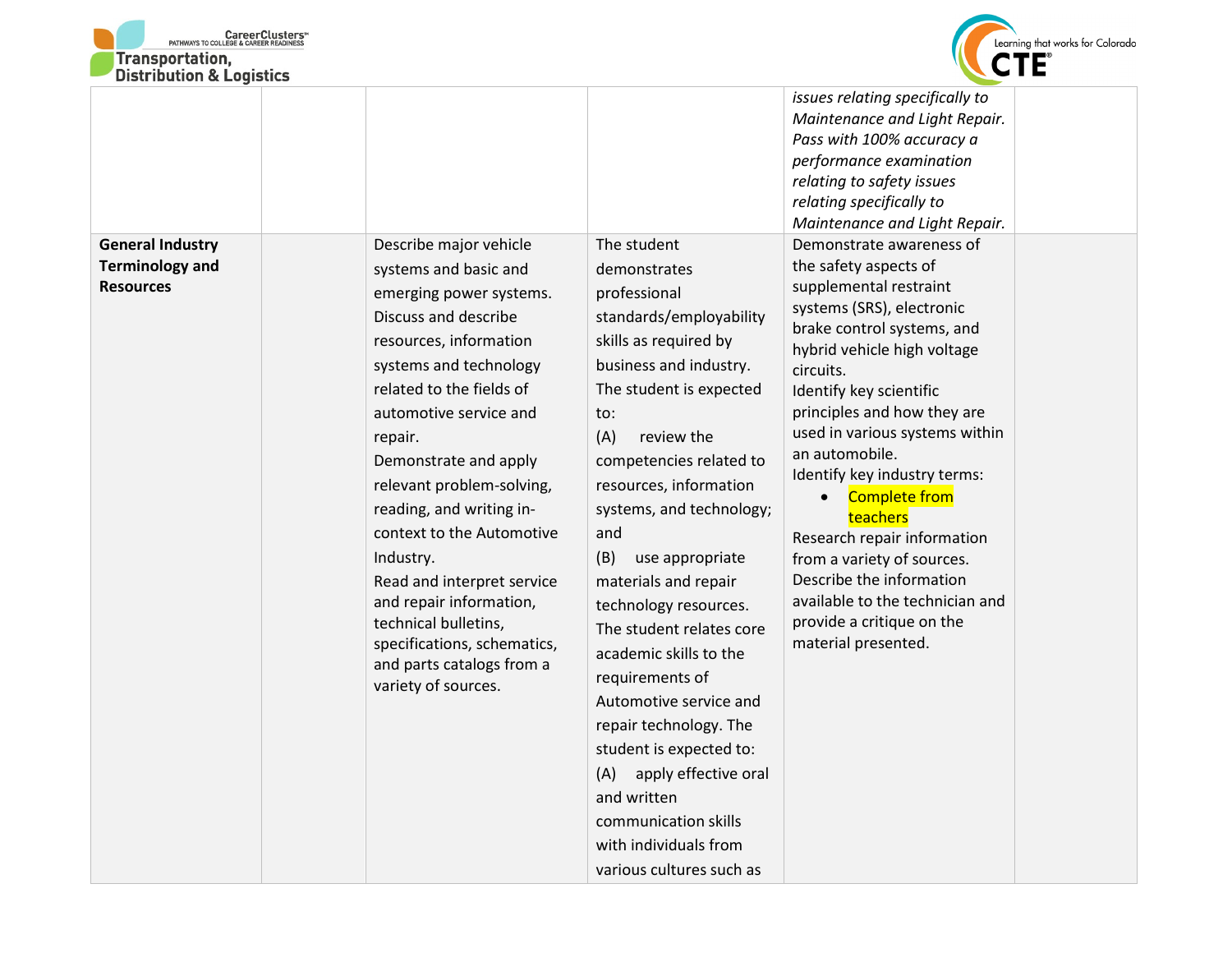



|                            |                            | fellow workers,                         |                           |  |
|----------------------------|----------------------------|-----------------------------------------|---------------------------|--|
|                            |                            | management, and                         |                           |  |
|                            |                            | customers;                              |                           |  |
|                            |                            | (B) use technical                       |                           |  |
|                            |                            | writing skills to complete              |                           |  |
|                            |                            | service and repair orders               |                           |  |
|                            |                            | and related paperwork;                  |                           |  |
|                            |                            | and                                     |                           |  |
|                            |                            | (C)<br>locate and read                  |                           |  |
|                            |                            | documents such as                       |                           |  |
|                            |                            | service and repair                      |                           |  |
|                            |                            | information, technical                  |                           |  |
|                            |                            | bulletins, specifications,              |                           |  |
|                            |                            | schematics, and parts                   |                           |  |
|                            |                            | catalogs.                               |                           |  |
|                            |                            | The student understands                 |                           |  |
|                            |                            | the technical knowledge                 |                           |  |
|                            |                            | and skills of basic                     |                           |  |
|                            |                            | automotive systems. The                 |                           |  |
|                            |                            | student is expected to:                 |                           |  |
|                            |                            | describe the eight<br>(A)               |                           |  |
|                            |                            | major vehicle systems;                  |                           |  |
|                            |                            | (B) locate, read, and                   |                           |  |
|                            |                            | interpret vehicle                       |                           |  |
|                            |                            | maintenance and service                 |                           |  |
|                            |                            | information; and                        |                           |  |
|                            |                            | describe the basic<br>(C)               |                           |  |
|                            |                            | and emerging vehicle                    |                           |  |
| <b>Tool, Equipment and</b> | Discuss the basic function | power systems.<br>The student knows the | Demonstrate common tools  |  |
| <b>Materials</b>           |                            | functions and                           | and equipment used within |  |
|                            | and application of tools,  |                                         | the industry:             |  |
|                            | equipment, and materials   | applications of the tools,              | precision measuring       |  |
|                            |                            | equipment, technologies,                | tools (i.e. micrometer,   |  |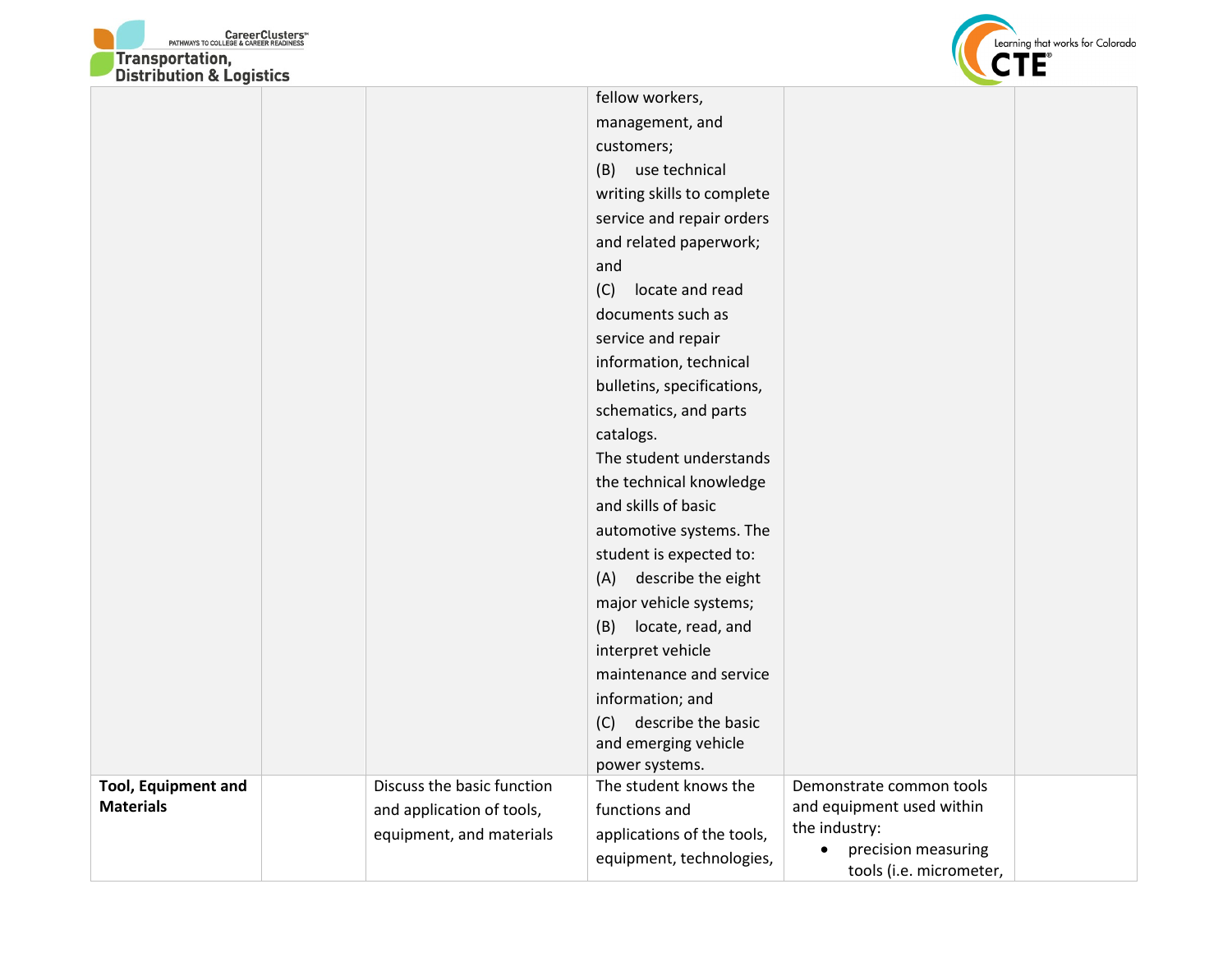



|                      | used in automotive service<br>and repair.<br>Apply mathematics concepts<br>to solve automotive repair<br>problems, distinguishing<br>which principles apply to a<br>given automotive problem. | and materials used in<br>automotive services. The<br>student is expected to:<br>demonstrate the<br>(A)<br>proper way to safely use<br>hand and power tools<br>and equipment<br>commonly employed in<br>the maintenance and<br>repair of vehicles;<br>discuss the proper<br>(B)<br>handling and disposal of<br>environmentally<br>hazardous materials used<br>in servicing vehicles;<br>identify diagnostic<br>(C)<br>tools and equipment; and<br>identify hand and<br>(D)<br>shop tools and describe<br>their proper usage.<br>Demonstrate | dial-indicator,<br>dialcaliper)<br><b>Complete with</b><br>$\bullet$<br>recommendations                                             |  |
|----------------------|-----------------------------------------------------------------------------------------------------------------------------------------------------------------------------------------------|--------------------------------------------------------------------------------------------------------------------------------------------------------------------------------------------------------------------------------------------------------------------------------------------------------------------------------------------------------------------------------------------------------------------------------------------------------------------------------------------------------------------------------------------|-------------------------------------------------------------------------------------------------------------------------------------|--|
|                      |                                                                                                                                                                                               | mathematical skills in<br>performing addition,<br>subtraction,<br>multiplication, division,<br>and measurements using<br>decimals and fractions in<br>the metric and U.S.<br>standard systems as<br>appropriate.                                                                                                                                                                                                                                                                                                                           |                                                                                                                                     |  |
| <b>Engine Basics</b> | Understand and apply<br>scientific principles and<br>technical knowledge in<br>relation to internal<br>combustion engines, chassis,                                                           | The student applies<br>technical knowledge and<br>skills in simulated or<br>actual work situations.                                                                                                                                                                                                                                                                                                                                                                                                                                        | Demonstrate understanding<br>of automotive engines.<br>Compare and contrast the<br>properties of common<br>available options on the |  |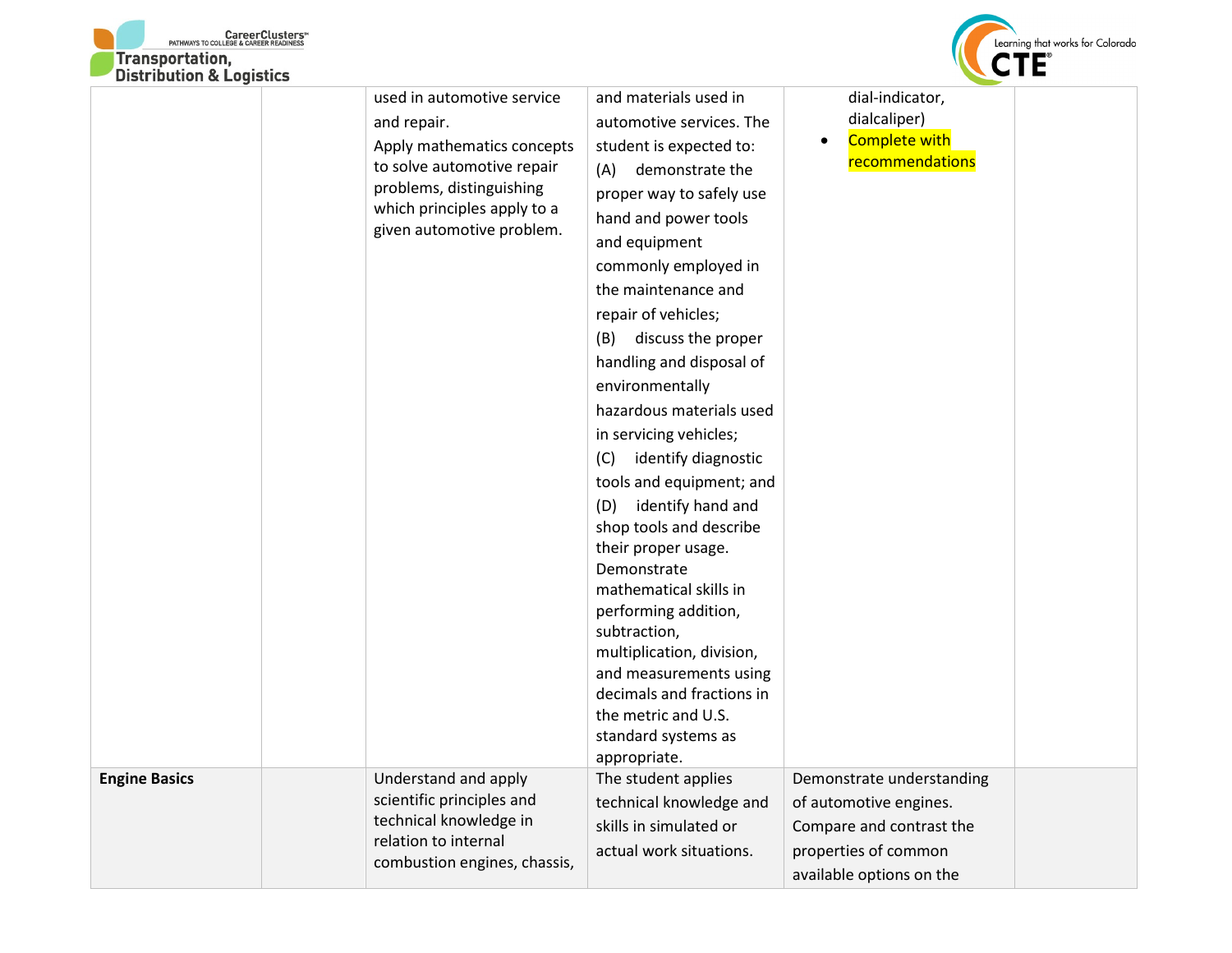



|               | and power train components<br>and systems.<br>Identify air-conditioning,<br>heating and accessory<br>system components in<br>automobiles.        | The student is expected<br>to:<br>(A)<br>demonstrate an<br>understanding of the<br>operation theory of<br>internal combustion<br>engines;<br>identify air-<br>(B)<br>conditioning, heating,<br>and accessory system<br>components; and<br>inspect and identify<br>(C)<br>chassis and power train<br>components and<br>systems. | market and identify their<br>features and function.<br>Explain how engines work:<br>Describe the physical<br>and mechanical<br>principles of engine<br>operation (i.e.,<br>motion, friction,<br>thermodynamics).<br>Show how to calculate<br>displacement and<br>compare and contrast<br>displacement,<br>horsepower and<br>torque.<br>Compare and contrast<br>two-cycle and four-<br>cycle engines and<br>their operating<br>principles.<br>Describe the features,<br>benefits and<br>application of engine<br>types.<br>Explain principles of<br>engine lubrication and<br>cooling. |  |
|---------------|--------------------------------------------------------------------------------------------------------------------------------------------------|--------------------------------------------------------------------------------------------------------------------------------------------------------------------------------------------------------------------------------------------------------------------------------------------------------------------------------|---------------------------------------------------------------------------------------------------------------------------------------------------------------------------------------------------------------------------------------------------------------------------------------------------------------------------------------------------------------------------------------------------------------------------------------------------------------------------------------------------------------------------------------------------------------------------------------|--|
| <b>Brakes</b> | Understand and apply<br>scientific principles and<br>technical knowledge of brake<br>system components, ABS,<br>and hydraulic brakes<br>systems. | The student applies<br>technical knowledge and<br>skills in simulated or<br>actual work situations.<br>The student is expected<br>to:                                                                                                                                                                                          | Explain how braking systems<br>work and the application of<br>Pascal's law to identify<br>pressure concerns in the<br>brake system using hydraulic<br>principles.                                                                                                                                                                                                                                                                                                                                                                                                                     |  |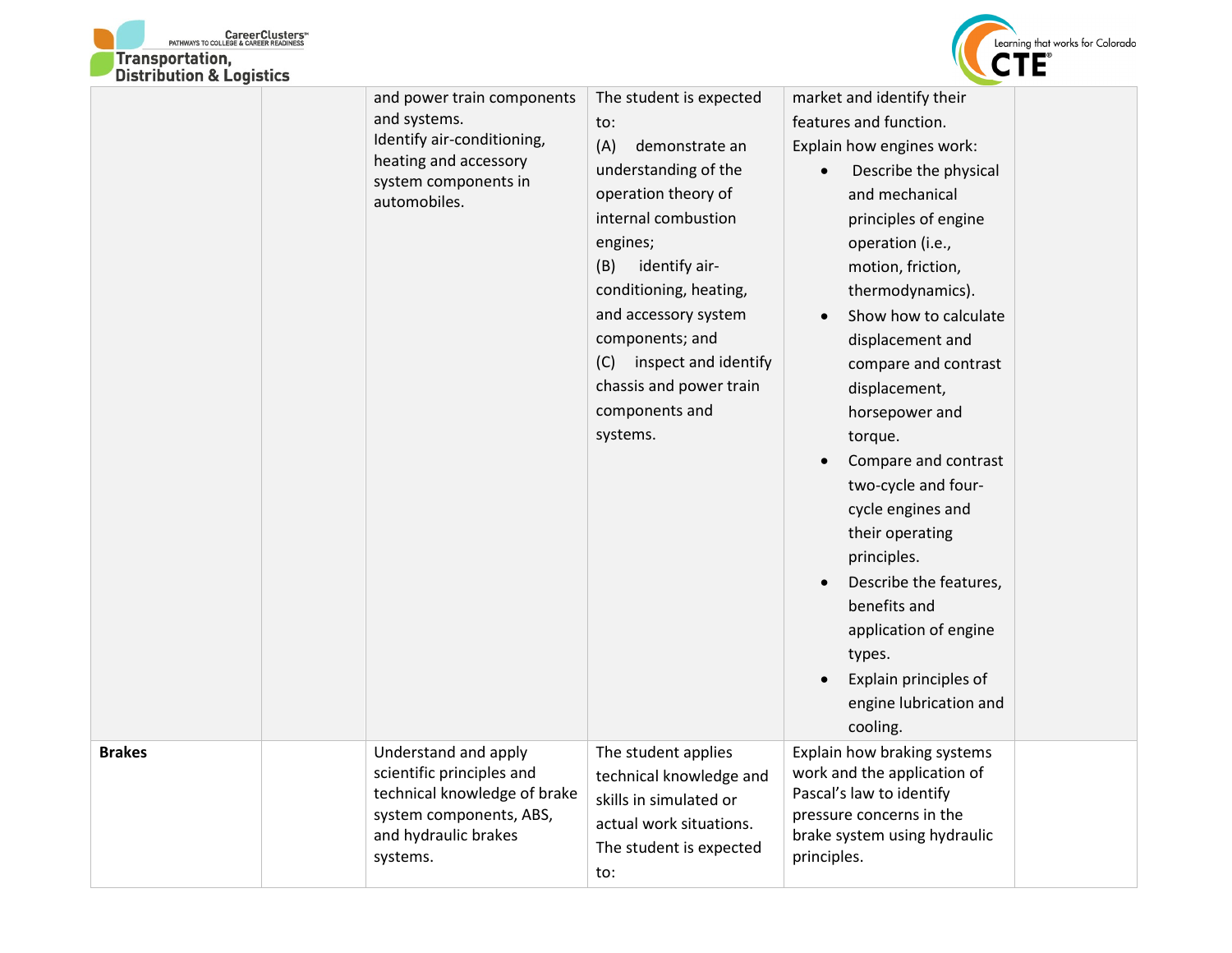



|                    |                                                                                                                                               | identify brake<br>(A)<br>system components,<br>including drum, disc,<br>power assist, and anti-<br>lock braking system<br>(ABS); and<br>(B)<br>demonstrate an<br>understanding of basic<br>concepts related to<br>hydraulic brakes systems,<br>including Pascal's Theory<br>of Hydraulics.                                                                                                                                                                                                                                                       | Research and report on a<br>braking concern caused by a<br>malfunction in a car's<br>hydraulic brake system.<br>Identify the chief<br>complaint/concern and how<br>can a technician use this<br>information to troubleshoot.<br>Create a brake system<br>inspection checklist.                                                                                                                                                                                                                                                                                                                            |  |
|--------------------|-----------------------------------------------------------------------------------------------------------------------------------------------|--------------------------------------------------------------------------------------------------------------------------------------------------------------------------------------------------------------------------------------------------------------------------------------------------------------------------------------------------------------------------------------------------------------------------------------------------------------------------------------------------------------------------------------------------|-----------------------------------------------------------------------------------------------------------------------------------------------------------------------------------------------------------------------------------------------------------------------------------------------------------------------------------------------------------------------------------------------------------------------------------------------------------------------------------------------------------------------------------------------------------------------------------------------------------|--|
| <b>Electronics</b> | Understand and apply<br>scientific principles and<br>technical knowledge of<br>electrical theory and<br>electrical and electronic<br>systems. | The student applies<br>technical knowledge and<br>skills in simulated or<br>actual work situations.<br>The student is expected<br>to:<br>(A)<br>demonstrate an<br>understanding of basic<br>concepts related to<br>electrical and electronic<br>systems such as Ohm's<br>law, voltage drop,<br>resistance, amperage,<br>voltage, and wiring<br>diagram symbols; and<br>explain and<br>(B)<br>perform a "jump-start" of<br>a vehicle using jumper<br>cables and a booster<br>battery or an auxiliary<br>power supply according<br>to manufacturer | Build a simple battery using<br>household items. Measure<br>voltage, voltage drop, and<br>amperage. Explain how<br>Ohm's law applies to the<br>experiment and<br>considerations for the<br>automotive industry.<br>Research and report on the<br>development of batteries<br>within the automotive<br>industry. Create a simple<br>infographic that explains<br>battery function and choice to<br>a customer.<br>Research or examine a case<br>study on a common electrical<br>or electronics issue in<br>automobiles today. Report on<br>the findings and include<br>recommendations for<br>technicians. |  |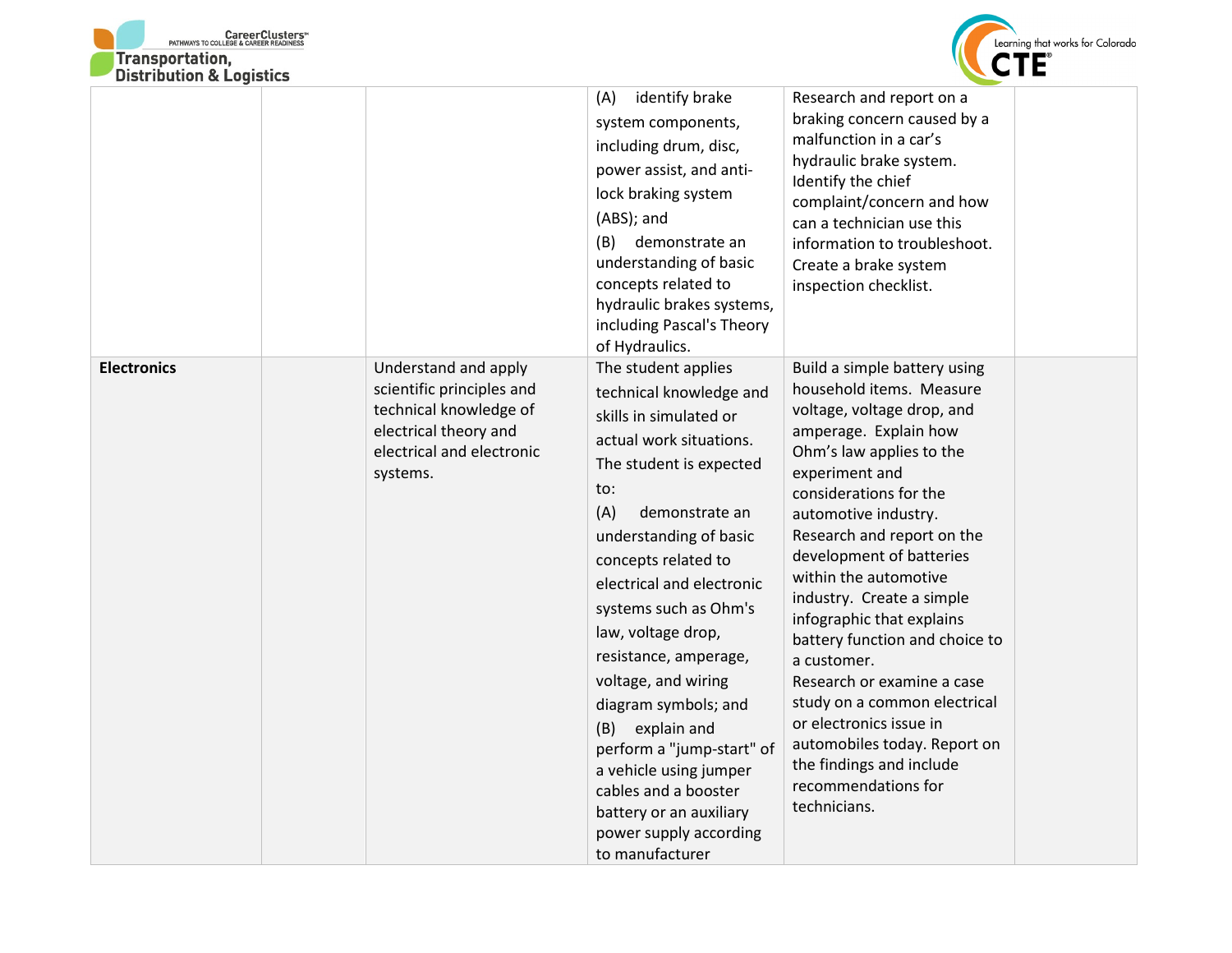



|                                    | recommended<br>procedures.                                                                                                                                                                                                                                                                                                                                                                                                                                                                                                                                                                                                                                                                                      |                                                                                                                                                                                                                                                                                                                                                                                                                                                                                                                                                                                                                                                                                                                                                                                                                                                  |
|------------------------------------|-----------------------------------------------------------------------------------------------------------------------------------------------------------------------------------------------------------------------------------------------------------------------------------------------------------------------------------------------------------------------------------------------------------------------------------------------------------------------------------------------------------------------------------------------------------------------------------------------------------------------------------------------------------------------------------------------------------------|--------------------------------------------------------------------------------------------------------------------------------------------------------------------------------------------------------------------------------------------------------------------------------------------------------------------------------------------------------------------------------------------------------------------------------------------------------------------------------------------------------------------------------------------------------------------------------------------------------------------------------------------------------------------------------------------------------------------------------------------------------------------------------------------------------------------------------------------------|
| Preventative<br><b>Maintenance</b> | The student applies<br>technical knowledge and<br>skills in simulated or<br>actual work situations.<br>The student is expected<br>to:<br>identify cooling and<br>(A)<br>lubrication system<br>components;<br>(B)<br>identify steering<br>and suspension<br>components, including<br>power steering;<br>identify and<br>(C)<br>interpret tire sidewall<br>data information such as<br>Department of<br>Transportation (DOT)<br>production date<br>information, tire load<br>capacity, inflation<br>pressures, sizing<br>description, and speed<br>rating;<br>compare the<br>(D)<br>preventative<br>maintenance schedules<br>for a variety of vehicles<br>based on their use;<br>perform a<br>(E)<br>preventative | Perform a basic vehicle<br>maintenance:<br>Research applicable<br>$\bullet$<br>vehicle and service<br>information, vehicle<br>service history, service<br>precautions, and<br>technical service<br>bulletins.<br>Verify operation of<br>the instrument panel<br>engine warning<br>indicators.<br>Inspect engine<br>assembly for fuel, oil,<br>coolant, and other<br>leaks; and determine<br>necessary action.<br>Install engine covers<br>$\bullet$<br>using gaskets, seals,<br>and sealers as<br>required.<br>Remove and replace<br>$\bullet$<br>timing belt; verify<br>correct camshaft<br>timing.<br>Perform common<br>fastener and thread<br>repair, to include:<br>remove broken bolt,<br>restore internal and<br>external threads, and<br>repair internal threads<br>with thread insert.<br>Identify hybrid vehicle<br>internal combustion |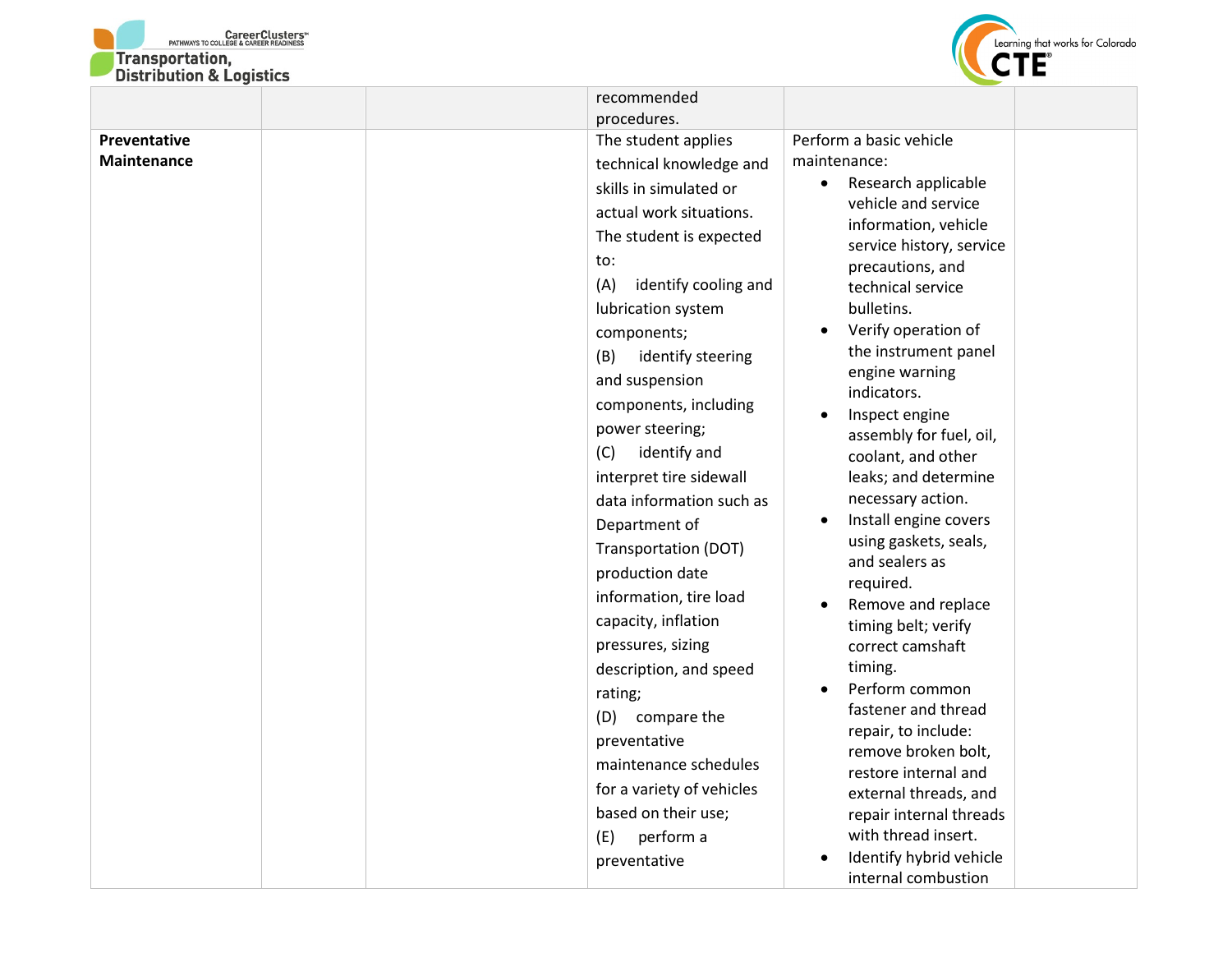

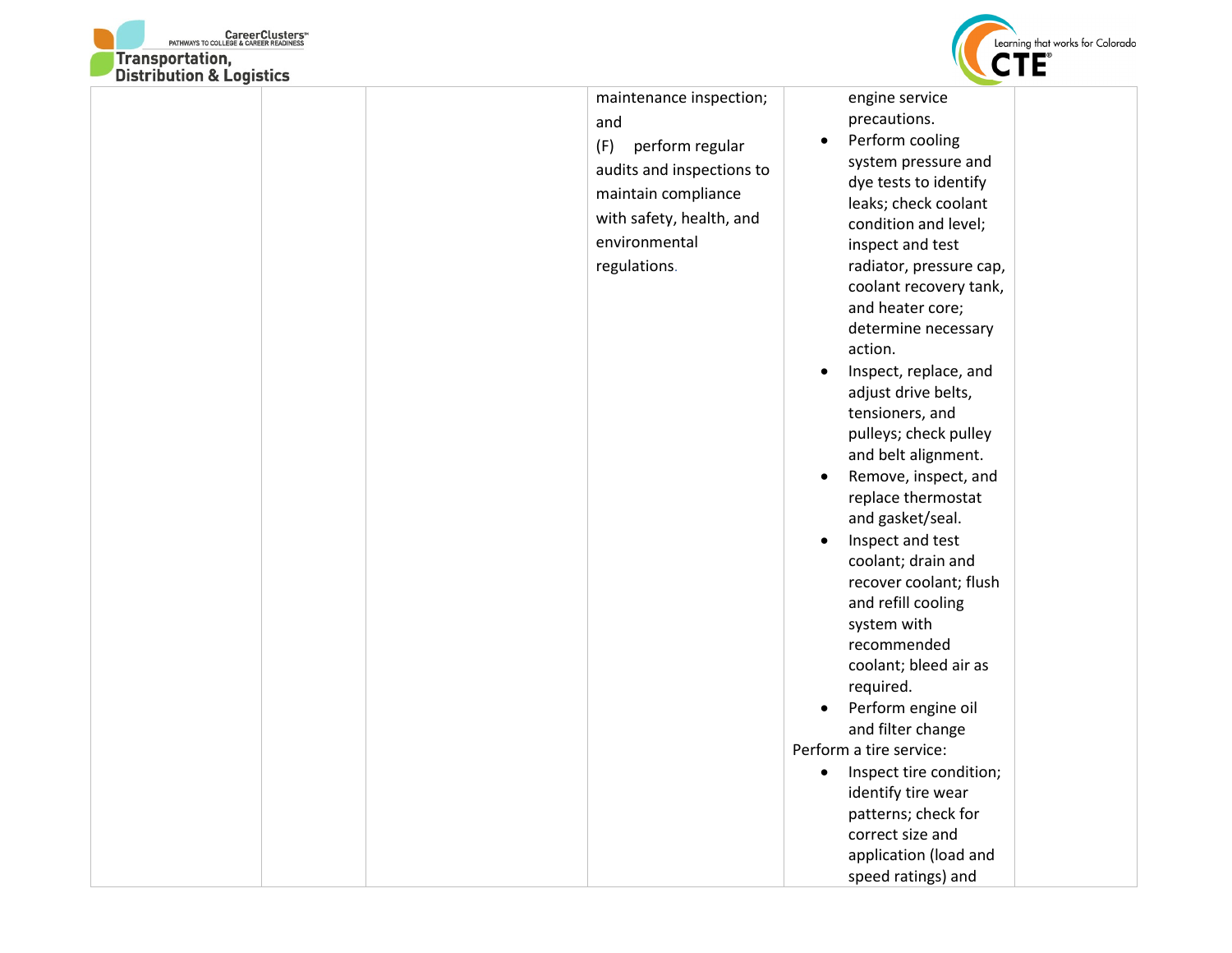



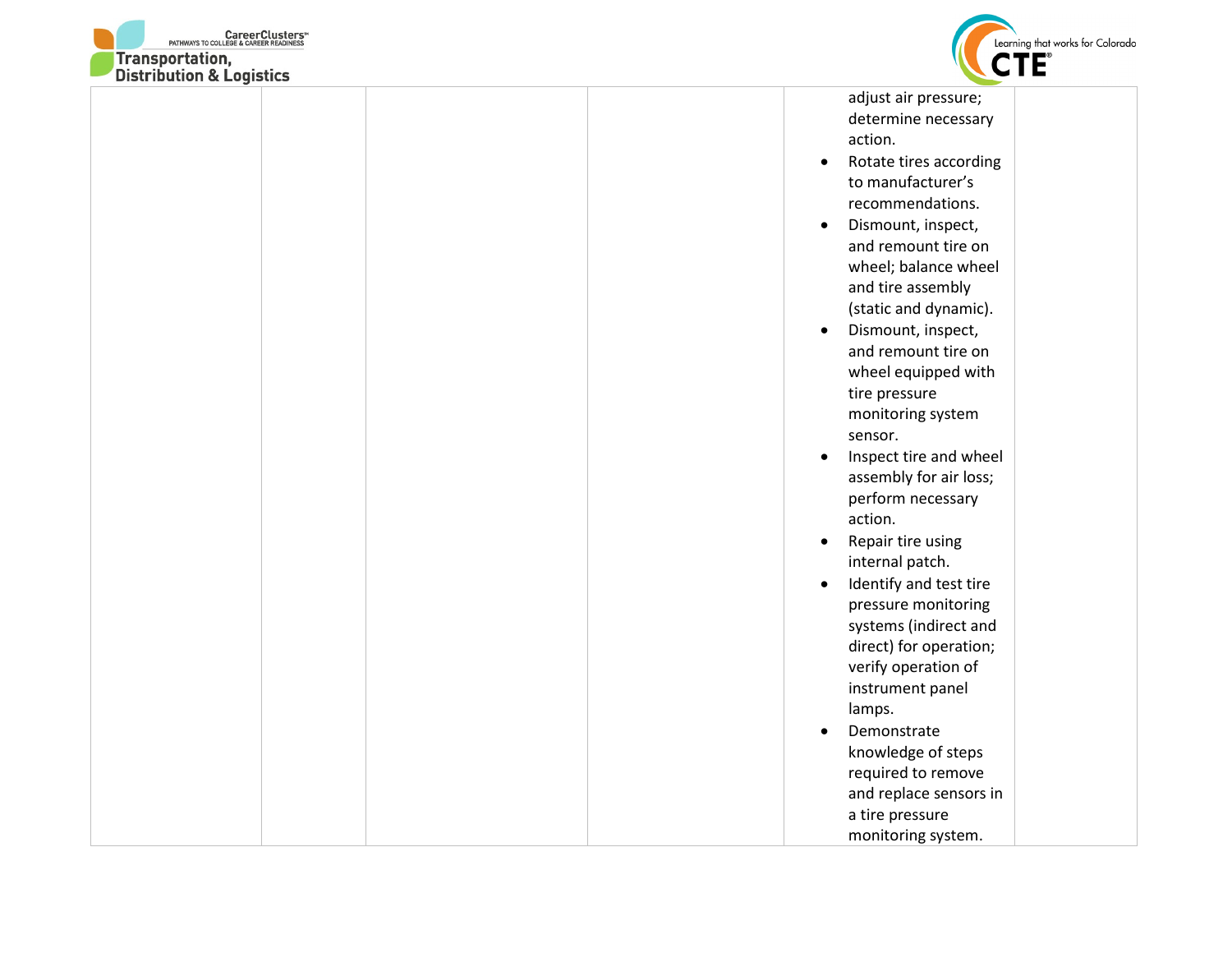



| <b>Customer Service</b><br>and Parts | Understand basic industry<br>procedures for ordering and<br>locating parts as well as<br>documenting repair orders.<br>identify and apply the<br>technical writing,<br>preparation and<br>mathematical skills necessary<br>to complete paperwork<br>associated with various<br>customer service scenarios in<br>automotive services. | The student<br>demonstrates academic<br>skills related to the<br>requirements of<br>automotive technology.<br>The student is expected<br>to:<br>(A)<br>demonstrate<br>effective oral<br>communication skills<br>with individuals from<br>various cultures such as<br>fellow students,<br>coworkers, and<br>customers; and<br>(B) demonstrate<br>effective written<br>communication skills,<br>including documenting<br>on a repair order the<br>customer<br>concern/complaint, root<br>cause of the failure, and<br>corrective action to<br>complete the repair; and<br>demonstrate<br>(C)<br>mathematical skills in<br>performing addition,<br>subtraction,<br>multiplication, division,<br>and measurements using<br>decimals and fractions in<br>the metric and U.S. | Prepare a vehicle for service:<br>Identify information<br>needed and the<br>service requested on a<br>repair order.<br>Identify purpose and<br>$\bullet$<br>demonstrate proper<br>use of fender covers,<br>mats.<br>Demonstrate use of<br>$\bullet$<br>the three C's: concern,<br>cause, and correction.<br>Review vehicle service<br>$\bullet$<br>history.<br>Complete work order<br>$\bullet$<br>to include customer<br>information, vehicle<br>identifying<br>information, customer<br>concern, related<br>service history, cause,<br>and correction.<br>Demonstrate how to properly<br>document maintenance and<br>repair procedures in<br>accordance with applicable<br>rules, laws, and regulations<br>(e.g., Bureau of Auto Repair<br>[BAR], Occupational Safety<br>and Health Administration<br>[OSHA], etc.) |
|--------------------------------------|--------------------------------------------------------------------------------------------------------------------------------------------------------------------------------------------------------------------------------------------------------------------------------------------------------------------------------------|-------------------------------------------------------------------------------------------------------------------------------------------------------------------------------------------------------------------------------------------------------------------------------------------------------------------------------------------------------------------------------------------------------------------------------------------------------------------------------------------------------------------------------------------------------------------------------------------------------------------------------------------------------------------------------------------------------------------------------------------------------------------------|-----------------------------------------------------------------------------------------------------------------------------------------------------------------------------------------------------------------------------------------------------------------------------------------------------------------------------------------------------------------------------------------------------------------------------------------------------------------------------------------------------------------------------------------------------------------------------------------------------------------------------------------------------------------------------------------------------------------------------------------------------------------------------------------------------------------------|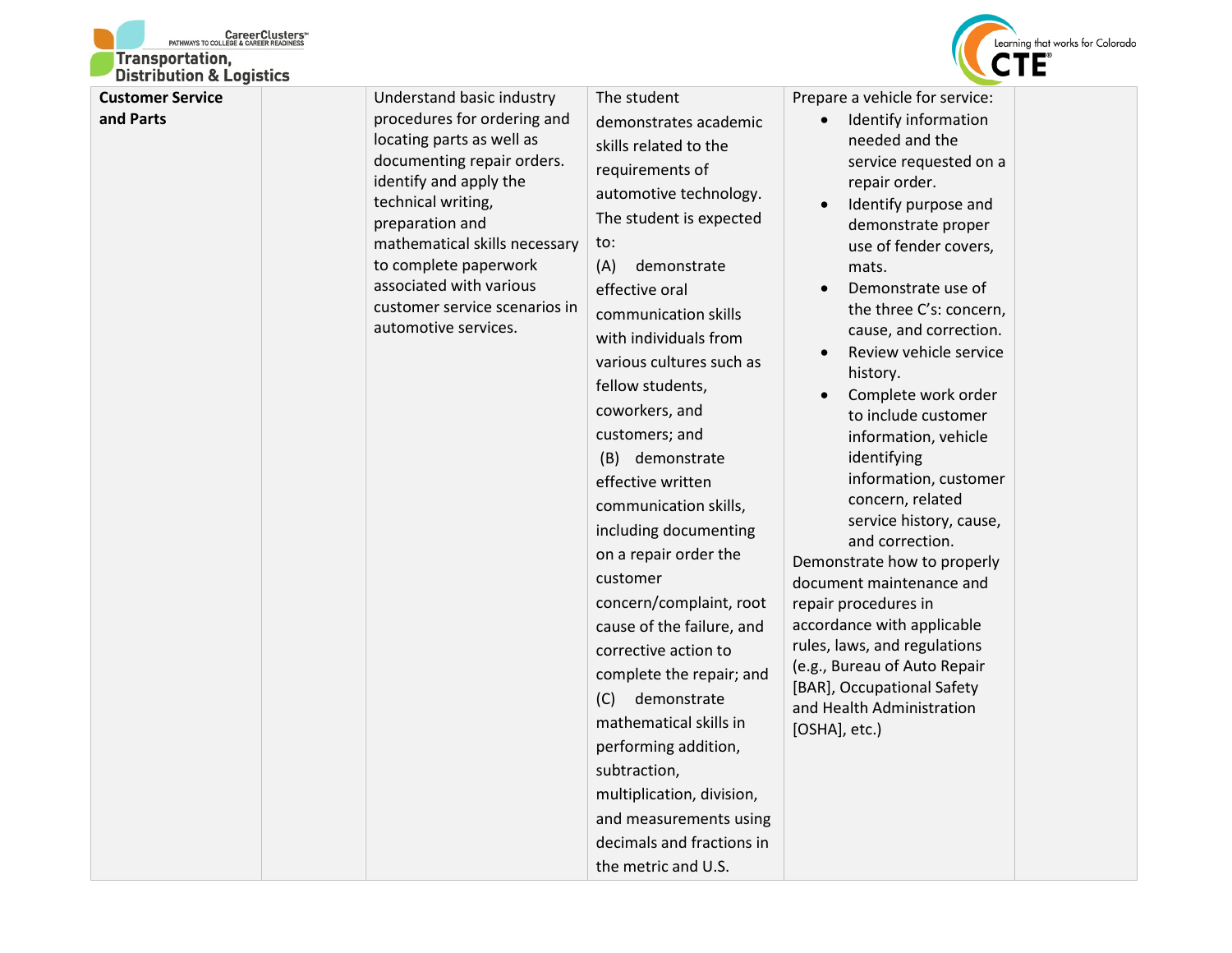



appropriate. The student applies technical knowledge and skills in simulated or actual work situations. The student is expected to: (2) The student demonstrates appropriate personal and communication skills. The student is expected to: (E) demonstrate advanced technical writing and preparation skills. (3) The student demonstrates academic skills related to the requirements of automotive technology. The student is expected to: (A) demonstrate effective oral communication skills with individuals from various cultures such as fellow students, coworkers, and customers; and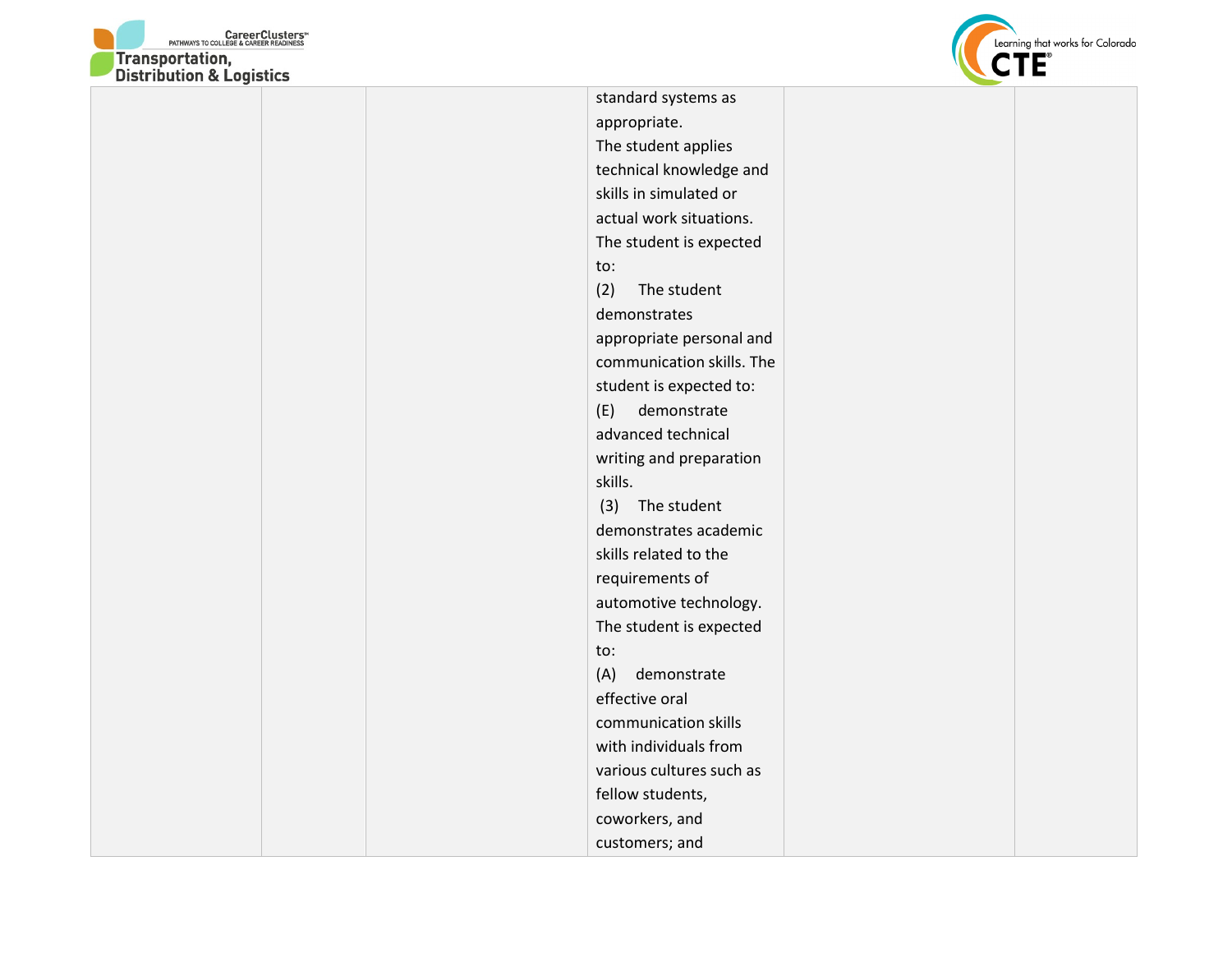



| concern/complaint, root<br>cause of the failure, and<br>corrective action to<br>complete the repair; and<br>demonstrate<br>(C)<br>mathematical skills in<br>performing addition,<br>subtraction,<br>multiplication, division,<br>and measurements using<br>decimals and fractions in<br>the metric and U.S.<br>standard systems as<br>appropriate.<br>The student applies<br>technical knowledge and<br>skills in simulated or<br>actual work situations.<br>The student is expected<br>to:<br>(A)<br>demonstrate the<br>procedures for ordering<br>and locating parts. |  | (B) demonstrate<br>effective written<br>communication skills,<br>including documenting<br>on a repair order the<br>customer |  |
|-------------------------------------------------------------------------------------------------------------------------------------------------------------------------------------------------------------------------------------------------------------------------------------------------------------------------------------------------------------------------------------------------------------------------------------------------------------------------------------------------------------------------------------------------------------------------|--|-----------------------------------------------------------------------------------------------------------------------------|--|
|                                                                                                                                                                                                                                                                                                                                                                                                                                                                                                                                                                         |  |                                                                                                                             |  |
|                                                                                                                                                                                                                                                                                                                                                                                                                                                                                                                                                                         |  |                                                                                                                             |  |
|                                                                                                                                                                                                                                                                                                                                                                                                                                                                                                                                                                         |  |                                                                                                                             |  |
|                                                                                                                                                                                                                                                                                                                                                                                                                                                                                                                                                                         |  |                                                                                                                             |  |
|                                                                                                                                                                                                                                                                                                                                                                                                                                                                                                                                                                         |  |                                                                                                                             |  |